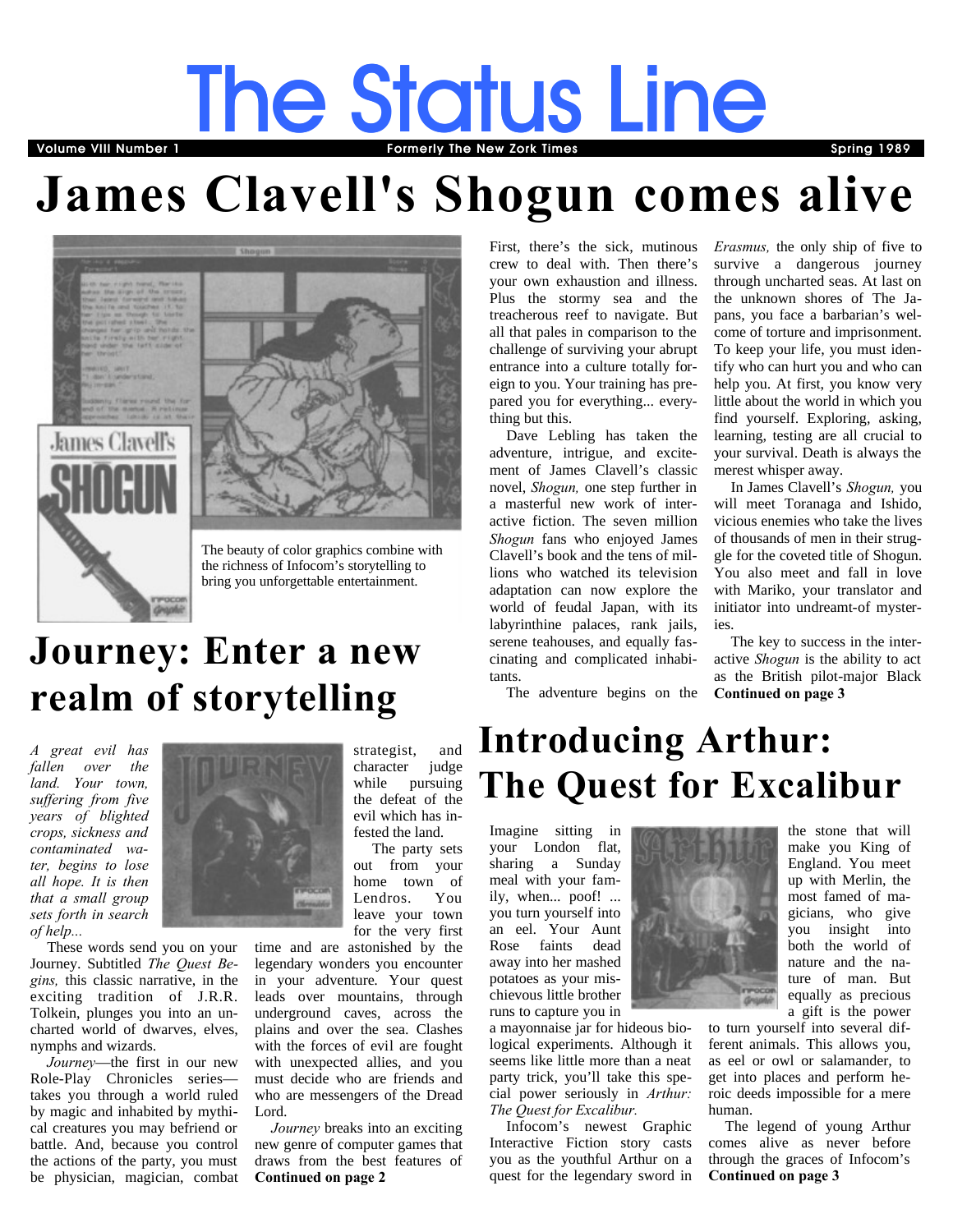## **The Status Line**

**Mike Dornbrook** Rumored to be Publisher

**Stuart Kirsch** Resigned as Editor-in-Chief

**Gayle Syska** Denies any connection

**Hollywood Dave Anderson** Could not be found to comment

The following claim absolutely no editorial responsibility: **Marjorie Gove Elizabeth Langosy Steve Meretzky Jon Palace Debbie Reilly**

Allegedly at the scene of production: **Bonnie Pettengill**

©1989 Infocom 125 CambridgePark Drive Cambridge, Massachusetts 02140

The Status Line is said to be published four times a year by Infocom. Address changes and subscriptions should be sent to The Status Line, Infocom, 125 CambridgePark Drive, Cambridge, MA 02140, Attn: Subscription Manager. The Status Line is an independent journal, not affiliated with the New York Times and vice versa.

Cutthroats, Deadline, Enchanter, Infidel, Leather Goddesses of Phobos, Planetfall, Seastalker, Starcross, Suspect, Suspended, The Status Line, The Witness, Trinity, Wishbringer and Zork are registered trademarks of Infocom.

A Mind Forever Voyaging, Arthur: The Quest for Excalibur, Ballyhoo, Border Zone, Bureaucracy, Classic Mystery Library, Comerstone, Fooblitzky, Gamma Force, Hollywood Hijinx, Immortal Legends, Infocomics, InvisiClues, Journ don, Moonmist, Nord and Bert Couldn't Make Head or Tail of It, Plundered Hearts, Quarterstaff, Science Fiction Classics, Sherlock: The Riddle of the Crown Jewels, Sorcerer, Spellbreaker, Stationfall, The Crescent Hawk's Inception, The Lurking Horror and The Temple of Setmoth are trademarks of Infocom.

BattleTech is a registered trademark of FASA Corporation. The Hitchhiker's Guide to the Galaxy is a trademark of Douglas Adams. Shogun is a trademark of James Clavell.

## <span id="page-1-0"></span>**The first Role-Play Chronicle**

## **[Continued from page 1](#page-0-0)**

interactive fiction, role playing games and traditional fiction to create a game with rich prose challenging puzzles, and a diverse group of characters. Over 100 beautifully rendered graphic images add tone and depth to the tale.

*Journey* departs from other games in its format as well. You interact with the story through menus which provide individual and group options. That means you spend more time enjoying the story and less time trying to figure out where you can go and what you can (or can't) do. With the new menu interface you don't need to be a typist to play. Simply hit the first letter of the option you desire or use the arrow keys, and *voilá,*  you're on your way. Or, should you prefer, you can just use a mouse or a joystick. This simplicity lets you get into the story quickly. If you're a seasoned player, you'll love how fast you can make progress on your trek.

*Journey*, itself a new exploration in the field of computer storytelling, was written by Marc

## **PARSER ??** *by Stu Galley*

What is a parser anyway, and why should it matter to you? Almost any dictionary can answer the first question, and I'm here to tell you about the second one.

As the dictionary states, a parser is something that takes apart a sentence, word by word, and determines what the words mean, and then what the sentence means. If you ever diagrammed a sentence for an English class, then you were parsing. But it's a lot easier for *you*  to parse English than it is for a machine, because you've had a lot more practice at it, and you started life with a certain natural ability to do it.

At Infocom, I've been working on a program that will parse your commands and pass on their "meaning" to an interactive story. This program is a part of *Zork Zero, Arthur, and Shogun*, as well as future Infocom products that may want to understand more complex sentences. In a way, I'm like the recording engineer for



*Journey* combines the challenge of interactive fiction, the adventure of role-playing, and the enchantment of an epic chronicle.

Blank, a pioneer in the creation of interactive fiction. Marc coauthored the original mainframe version of *Zork* and the personal computer versions of *Zork I, II,* and *III,* and *Enchanter.* Also to his credit are *Deadline,* the first interactive mystery, and *Border Zone,*

Infocom's first story of intrigue.

*Journey* is now available on the Macintosh and Amiga, and is scheduled for release on the Apple II, IBM and 100% Compatibles in May. All versions of *Journey* will retail for \$49.95.

your favorite rock album, because my job is to make sure that the artists' talent comes through to you as clearly as possible. If the guitarist wants more reverb... I mean if the implementor wants adverbs to work in his story, then I provide it. The better I do my job, the less you notice it!

Almost anyone can write a simple parsing program, just as almost anyone can make simple recordings on their boom box. A simple parser could parse any twoword sentence, by calling the first word a verb and the second one a noun. If it didn't know the verb, or if the noun wasn't the name of something in the room, then it would give up. Some simple adventure games work exactly that way.

Until now, Infocom's thirty-odd interactive stories have all used the parser that evolved from *Zork I.* But each new story needed some new features in the parser, and so it grew more clever, but also

harder to fix and improve. Eventually we decided to build a new parser from scratch, using the theory of computational linguistics. (Technically speaking, we used an ATN algorithm with a LALR grammar and one-token lookahead.)

So what does this mean to you? It means that you can converse with our interactive fiction more simply than ever, and we can easily add features that you've never seen before. For example, *Zork Zero* notices if you seem to be having trouble with the parser, and it offers helpful suggestions, such as sample commands. And in *Shogun,* you can use a wider range of sentences, including statements and questions, to converse with the characters you'll meet. In the future, we may develop new kinds of products, able to "talk" with you about many topics; our interactive fiction could become much more than mazes and mysteries!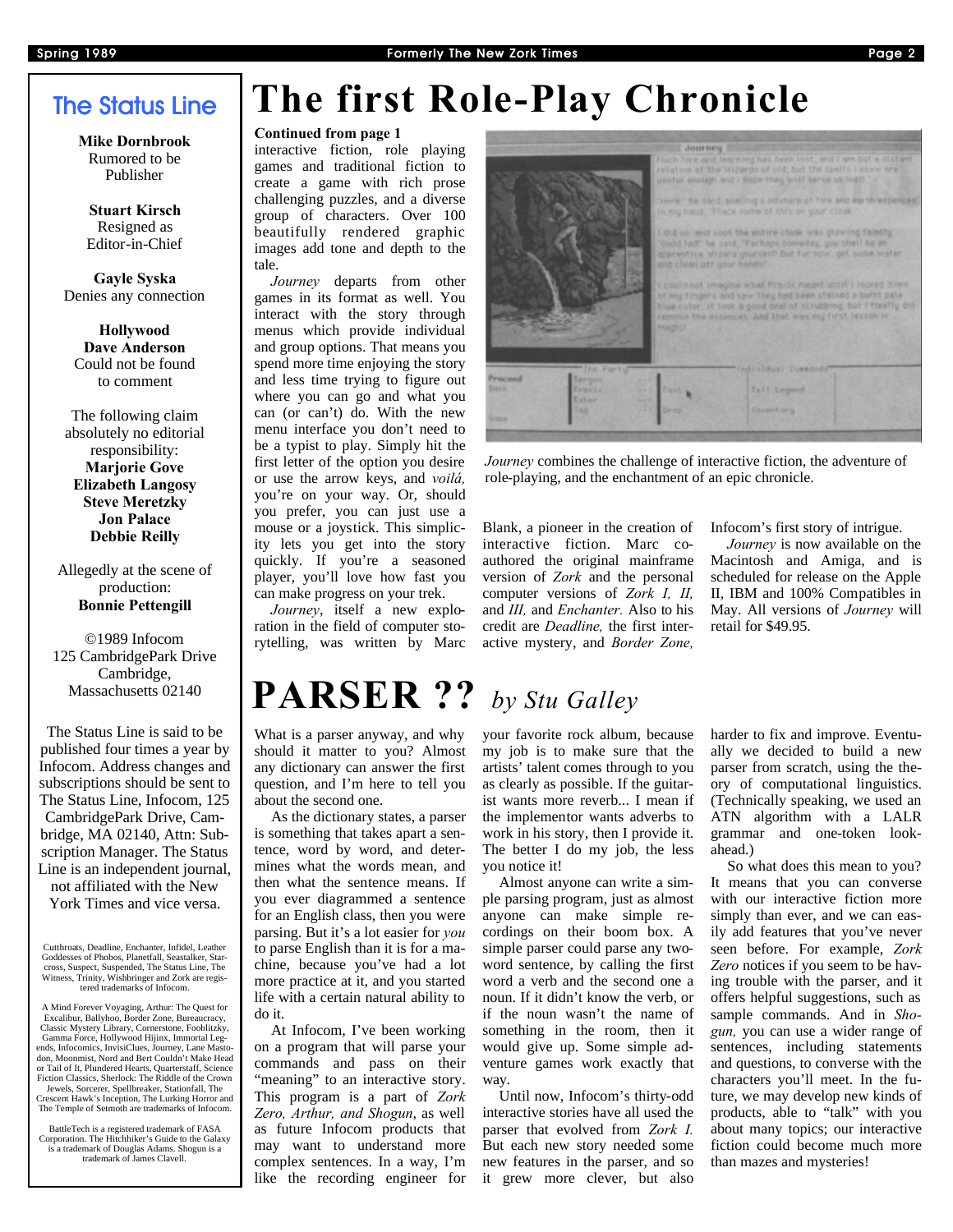# <span id="page-2-0"></span>**Arthur: it'll bring out the animal in you**

## **[Continued from page 1](#page-0-2)**

newest-generation parser (see page 2). Communicating with the story is now easier than ever, and mercifully, we decided not to require you to use Olde English. Nearly 100 pictures enhance your adventure with vivid scenes of medieval England. For the less aesthetically inclined, the graphics may be set aside in favor of onscreen mapping, your inventory, or your score.

*The Quest for Excalibur* is a three-day crusade with a finite number of moves, so don't waste them trying to cultivate a meaningful relationship with the kraken you hook up with in the lake. And not even a future king gets something for nothing, so be prepared to offer gold or good deeds as needed to move along in your quest. You'll need to keep your eyes and ears open to find the treasures for your trades and the tools for your good deeds. And you can hone your wits with the riddles sprinkled throughout the game.

Arthur lived in the Age of Chivalry, a time when virtue was rec-



*Arthur* adds an exciting new dimension to the timeless Arthurian tale while preserving all of its original richness and grandeur.

ognized and rewarded. Your accomplishments will also be rewarded, earning you points for Chivalry, Experience, Quest, and Wisdom. All are needed as proof that you have what it takes to be a righteous king.

You'll meet many intriguing characters, some nice, some needy, and some downright nefarious. Included from the classic Arthurian legend are the evil King Lot, your archrival for the throne, and the mysterious Lady of the Lake. You'll encounter a spectrum of knights—blue, black, red, and colorless (but not dull)— whose zeal for their knightly activities saddles you with roadblocks. There's a peculiar dragon, a spicy leprechaun, and even a drooling village idiot. But especially beware the evil demon Nudd, whose powers rival those of Merlin.

Arthur offers all the features you've asked for in adventure stories. Merlin's crystal ball lets you take advantage of on-screen hints. The Undo command makes it possible to rescind even the most foolhardy of decisions. And the mouse option offers you flexibility you've never had before.

*Arthur* is Infocom's second collaboration with game designer Bob Bates, eloquent author of *Sherlock: The Riddle of the Crown Jewels.* Fans of fantasy artwork will immediately recognize Greg Hildebrandt's exquisite style in the package cover illustration. Within, you'll find an illuminated Book of Hours.

*Arthur: The Quest for Excalibur* will be available in June 1989 for the Macintosh, Apple II series, IBM, and Amiga computers. Retail price is \$49.95 for the Apple II version, and \$59.95 for all others

## **Winners of InfoGrammy Awards**

A plethora of Infocomposers wrote Debbie Gibson's Army in response to the Infocom Songwriting Contest. While this was highly flattering and entertaining, it left us at a loss to choose the single, most perfect company ditty. Therefore, our only course of action was to select THE BEST in appropriate categories. We do thank all of the entrants for their submissions, and we recognize the effort—and sometimes talent—evident in all of them.

Here, then, are the six winning entries, which we've taken the liberty of titling or retitling as deemed suitable. Each winner will receive an audio cassette taped with all the winning songs and an Infocom game of choice.

### **The Best Infocommercial**

Jamie Amos, Culver City, CA, won hands down in this category with *Infocom, You Put the* "If" *Back in Life,* a slick, lively marketeer's dream.

### **The Best Infocom Anthem**

Doug Benson, Dallas, TX, was chosen as the recipient of the coveted Infocom Game Testers' Choice Award for *My Heart Belongs to Infocom,* a wry, dark march.

### **The Best Inforap**

Mina and Beth Atanacio, Buffalo, NY, charmed us with *Lots of Games in Hundreds of Piles,* an innocent, postnasal-dripping performance with winning lyrics.

### **The Best Inforock**

Nick Ruth, Ellicott, MD, wants us to *Cross the Line* in his rockin' plea for an Infocom world and a top 40 single.

### **The Best Infolk Song**

H. Goodman, New York, NY, strummed *The Grues Have Taken Over* for us, a gruevy tune with clever lyrics.

### **The Best Adaptation of a George Michael Song**

Bob Roeh, Victoria, TX, whose offering was *Game,* was "faith"ful to the diet soda hawker's sexy style.

# <span id="page-2-1"></span>**Clavell's Shogun**

### **[Continued from page 1](#page-0-1)**

thorne would. Handsome, cagey and self-assured, his confidence is matched only by his talent to navigate a ship through the trickiest of waters. To survive and succeed in this new world requires thorough observation, quick thought, and careful action. Lebling's puzzles should be attacked in Blackthorne's character, and they rely on Blackthorne's personal knowledge to be solved.

James Clavell's *Shogun* ushers in a new era of interactive text adventures. Immersing you in the world of the game, *Shogun* sets the scene with richly detailed graphics drawn in the style of 16th-century Japanese court paintings. It is one of the first games to use our newest parser (see page 2), which makes communicating with the game even easier. Written in the novel's rich, descriptive prose, the game is as engaging as

James Clavell's original. James Clavell himself feels the tone of his work has been so well captured, that he claims Dave Lebling is "the person who knows the most about *Shogun* in the entire world."

Infocom's *Shogun* is the perfect marriage of the talents of two extremely prolific and popular authors. James Clavell's other novels include *Tai Pan, King Rat, Noble House* and *Whirlwind.*  Dave Lebling is the author or coauthor of nine works of interactive fiction, including *Zork I, II,* and *III, Enchanter, Suspect* and, most recently, *The Lurking Horror.*

*Shogun* is now available for the Macintosh, Amiga and Apple II series. A version for IBM and 100% compatibles will be available in May. Apple II version retails for \$49.95; all other versions retail for \$59.95.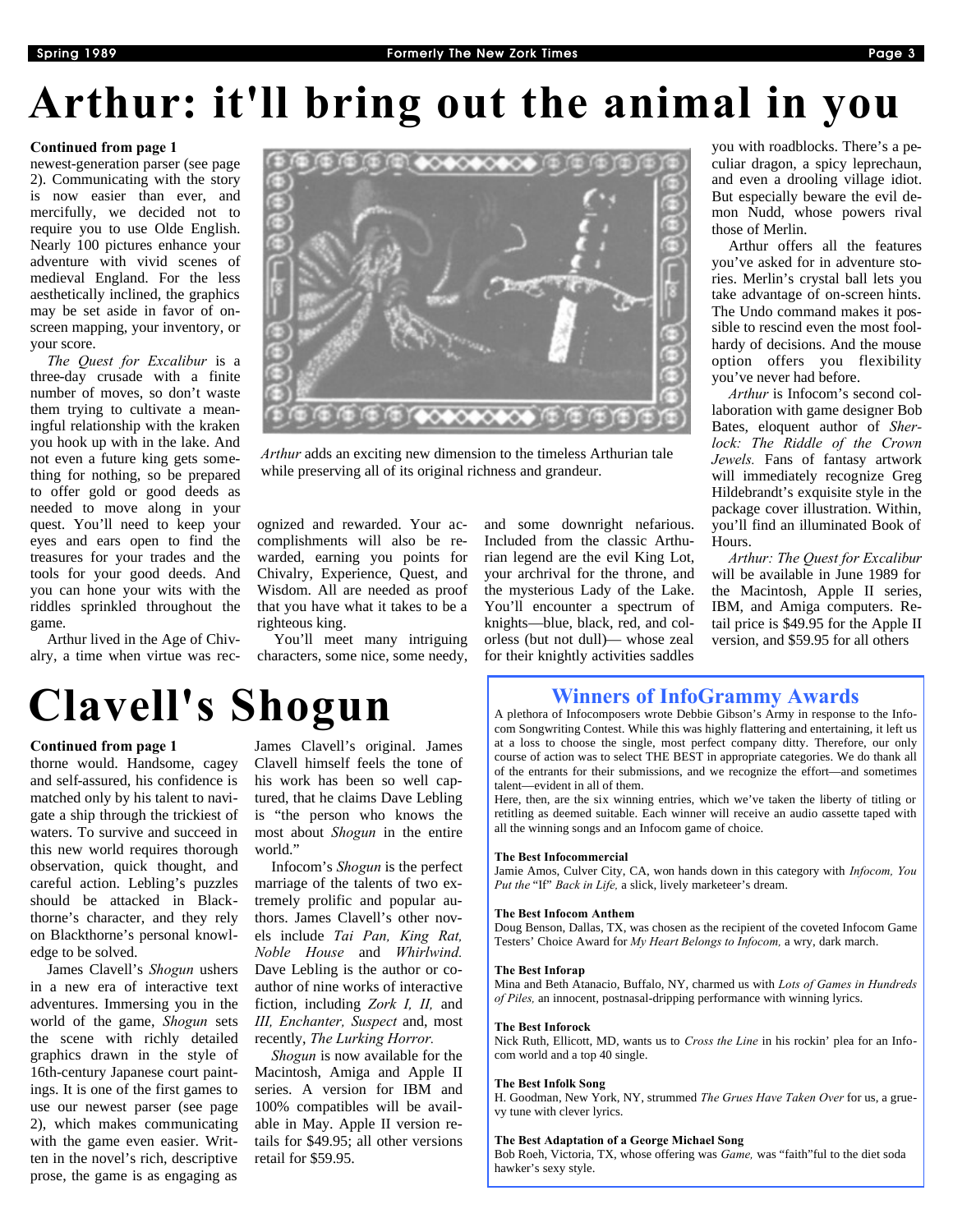# **Helpful Hints from Customer Support**

So, you've gotten all kinds of neat new Infocom games, but now realize that they're no longer just interactive fiction. Here are a few clues to help you out with our new brand of entertainment software. If you have any other technical questions, *not hint requests,* or need to upgrade your disk for any reason, please send all correspondence to: Infocom, 125 CambridgePark Drive, Cambridge, MA 02140, Attn: Customer Support.

## **BattleTech**

- In the first of our series of *BattleTech* releases, you can only have three mechs and four other people in your party.
- When you get to the map room, don't despair. Touch the seven planets that are listed in the dark green shaded area on page 14 of your manual. You'll be surprised as to what happens next.
- When you get to the Inventor's Hut, you don't exactly feel welcome? Simple solution: make sure you have a tech and a medic in your party and that they are both trained to excellent level. Bring them to the Inventor's Hut with you, and the red carpet will be rolled out.
- If you're playing *BattleTech* on a Tandy 1000 with 384K of mem-

ory, you *must* use DOS 2.11. Any other DOS will take up too much memory and crash *BattleTech.*  Remember, you can always add more memory. Then you won't have to worry about which DOS you're using!

## **Quarterstaff**

• It's unanimous — no one knows what the heck to do with the coin and parchment. So we'll tell you:

On the lower portion of the parchment, there are four cryptic messages surrounding a compass rose. These four messages are instructions for deciphering four different "magic words." Each magic word, when used in conjunction with the magic Identify Wand (the one depicted on the upper portion of the parchment), will reveal the nature of potions, scrolls, keys, or other wands.

1. The first step in deciphering a magic word is to place the coin on the compass with the coin's arrow pointing in the prescribed direction. For instance, the cryptic message on the lower left corner of the parchment begins with "Peering South." You would then place the coin on the compass rose with the coin's arrow pointing South.

2. Next the message says, "let your mind's eye *opposite journey*."

Therefore, you begin deciphering at the North point, keeping the coin fixed in place, pointing South.

3. The message next specifies "*four*  steps to the *East."* This means you'll be obtaining a four letter word. Each "step" (or in some cases, "pace") equals one letter in the word.

4. Proceeding around the compass from North to East, the first letter would then be "G." The G is on the parchment. When deciphering the other magic words, the 1st letter may appear on the coin. However, in all cases, each "step" will alternate between the parchment and the coin. So, if the first letter is on the coin, the second letter will be on the parchment and so on.

5. Moving from the compass to the coin in our example, the next letter would be U.

6. Then, moving back out to the compass, the third letter is R.

7. Finally, the fourth letter, going back to the coin, is Z. You then end up with GURZ.

8. Now you can identify the nature of an old key and let "no Lock be your barrier." Simply hold the Identify Wand and type GURZ OLD KEY.

9. If you're still having trouble, write to Customer Support at Infocom for directions enhanced with graphic illustrations.

 You've tried to burn some thing and your machine crashed, right? Or you walked into a particular location and your Mac froze up for an eternity? You've had the privilege of encountering the dreaded BURN bug in *Quarterstaff.* To avoid the crash, *never* burn anything that has a sub-menu (for instance, any creature carrying an item or any item that acts as a container). Stick to burning torches and doors. When you get to the Charred Room, don't linger there. The room is so hot it will set your party on fire and, eventually, crash your machine. So, go through in just one turn. (The only item in the room is a BRONZE SEAL. Once you get the BRONZE SEAL KEY, send one party member back to unlock it. That will eliminate problems there.) Finally, on the second level of the dungeon, the region with areas Al through AS, etc., contains land mines which will also set your party on fire. If you stick to the D's and the 5's, you'll avoid the mines and the crashes.

 Did you start to load the game only to have it inform you that your System and Finder are too old? You need to use System 6.0 or higher and Finder 6.1 or higher. The game comes equipped with the necessary versions. Simply boot up off the *Quarterstaff* System Disk and you'll have it made. You might find that you have the most recent System on your disk and it still has problems. In this case, you're running out of memory. Again, boot your machine from the System we've supplied.

### **Solid Gold** *Planetfall* **for the Commodore 64/128**

 If you have the Solid Gold version of Planetfall for the Commodore 64/128 and it keeps asking you to turn the disk over to side 2, don't panic. Our disk manufacturer copied side 1 onto both sides of the disk by mistake. You can send your disk only to Infocom Customer support along with a letter explaining the problem, and we'll send you back a corrected disk with our apologies.



*Miss Emily 'Flathead' Patella with an unbiased rebuttal* **Brad Schenck Brad Schenck**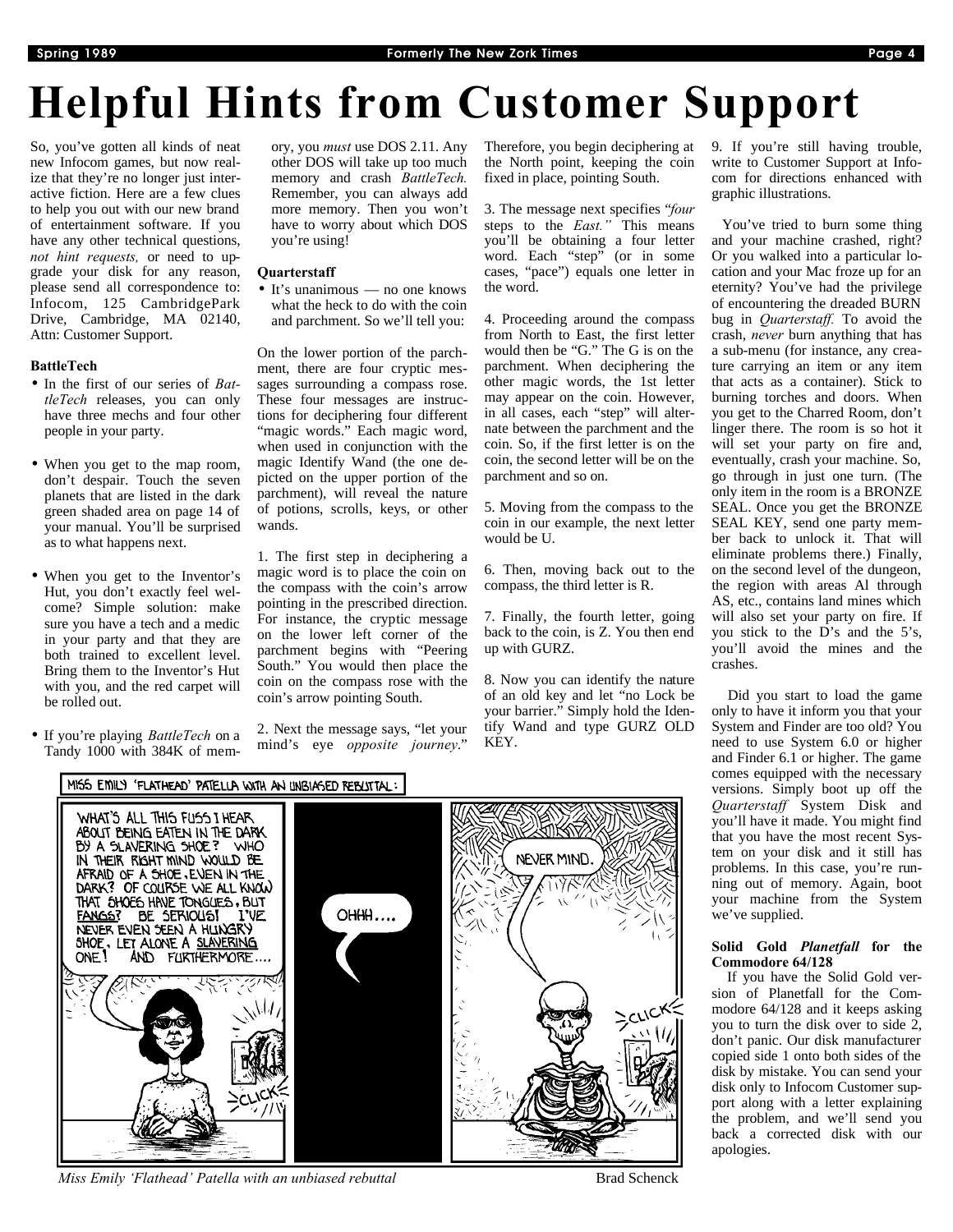## **Spring 1989 Formerly The New Zork Times Page 5**

| PUZZLE <sup>#20</sup>                                                              |                                                     |           |                                          |                      |                   |           |                 |                   |                                          |                                  |       |                                                                                                                                                                |             |          |                                                                                                                        |                 |              |                       |               |     |     |             |
|------------------------------------------------------------------------------------|-----------------------------------------------------|-----------|------------------------------------------|----------------------|-------------------|-----------|-----------------|-------------------|------------------------------------------|----------------------------------|-------|----------------------------------------------------------------------------------------------------------------------------------------------------------------|-------------|----------|------------------------------------------------------------------------------------------------------------------------|-----------------|--------------|-----------------------|---------------|-----|-----|-------------|
|                                                                                    |                                                     |           |                                          |                      |                   |           | 17              |                   |                                          |                                  |       |                                                                                                                                                                |             | 22       |                                                                                                                        |                 |              | 25                    |               | 26  | 27  |             |
| We call this puzzle an InfoCrostic. If                                             |                                                     |           |                                          | 30                   | $1 \overline{31}$ |           | 32              | G 33              | $Q$ 34                                   | C 35                             | 36    | P 37<br>F                                                                                                                                                      | 38          | 39       |                                                                                                                        |                 |              | D 41                  | K 42          |     |     |             |
| you have never done a puzzle of this<br>type before, here's how it works:          |                                                     | 43 H 44   |                                          |                      | E 45 U 46 M       |           | 47              | C <sub>48</sub>   | L 49                                     | W 50<br>E                        |       | 51                                                                                                                                                             | H 52        | K 53     | <sub>S</sub><br>54                                                                                                     | T 55            |              |                       |               |     |     |             |
| First, go through the list of clues,                                               |                                                     |           |                                          | 58                   | Q 59 G 60 T 61    |           |                 | <b>B</b> 62       | R 63                                     | Q 64                             | K 65  | B 66 W                                                                                                                                                         |             | 67       | $\circ$                                                                                                                |                 |              | 70                    | W 71          | 72  | 73  |             |
| from A through W, filling in as many                                               |                                                     | 74 H      | 75                                       | 76                   | 77 M              | 78 P      |                 |                   | <b>B</b> 80                              |                                  | Q 82  | L                                                                                                                                                              | 83 W 84     |          | $\Omega$                                                                                                               |                 |              | L 87                  |               |     | 90  |             |
| as you can. Then, use the numbers be-<br>low the blanks to fill the letters you've |                                                     |           | T 92                                     | C <sub>93</sub><br>K |                   |           | V 95            | 96                |                                          | 98                               | 99    | F<br>100                                                                                                                                                       | 101         | 102      |                                                                                                                        | 103             | 104          | 105                   | 106           |     | 107 | A 108 W     |
| gotten into the like numbered boxes in                                             |                                                     |           |                                          |                      | 109 C 110 M 111 L |           |                 | 112 J 113         |                                          | D 114                            | T 115 | 116                                                                                                                                                            |             | 117 D    |                                                                                                                        | 118             | <b>B</b> 119 | K 120                 | 121           |     |     |             |
| the diagram. (The letters in the boxes                                             |                                                     | 122 Q 123 |                                          |                      | I 124 U 125 A     | 126 L     |                 | 127               | K 128                                    | 129                              | 130 F |                                                                                                                                                                | 131 T 132 E |          |                                                                                                                        | 133             |              | 134 F 135 U           |               |     |     |             |
| in the diagram tell you which clue that<br>letter comes I from.) You can now       |                                                     | 136 N 137 |                                          |                      | K 138 W 139 C     |           | 140 B 141 Q     |                   |                                          | 142 H 143                        |       | $144$ J                                                                                                                                                        |             | $\cdot$  | 145 B 146 T                                                                                                            | 147             |              | 148<br>$\overline{L}$ | 149           | 150 |     | 151 R 152 G |
| work back and forth I between the dia-                                             |                                                     |           | 153                                      |                      | 154 L 155 I       | 156 V     |                 | 157               | F 158 T                                  | 159 E 160                        |       | 161 K                                                                                                                                                          |             | 162      | P<br>163                                                                                                               | 164<br>S        | 165          | J 166                 |               |     |     |             |
| gram and the clues until you have fin-<br>ished both.                              |                                                     |           |                                          |                      |                   |           |                 |                   |                                          |                                  |       |                                                                                                                                                                |             |          |                                                                                                                        |                 |              |                       |               |     |     |             |
| When you're done, the diagram will                                                 |                                                     |           | 167 K 168 Q 169 L                        |                      |                   |           | 170 G 171 P 172 |                   | K 173                                    |                                  | 174   | Q 175 L                                                                                                                                                        |             | 176      | C 177                                                                                                                  | 178             | F 179        |                       | N 180 B 181 M |     |     |             |
| be an excerpt from an Infocom game.                                                |                                                     |           | 182 J 183 Q 184 H                        |                      |                   | 185 Q 186 |                 | A187<br>W         | 188                                      |                                  | 189   |                                                                                                                                                                | 190         | R 191    | E 192 Q 193                                                                                                            |                 | K 194        | C 195 P               |               | 196 | 197 | O 198       |
| The first letter of each clue, reading<br>down from A through W, will spell out    |                                                     |           | 199                                      |                      | 200 C 201 W       | 202       |                 | 203               | B 204 L 205 U 206                        |                                  |       | G                                                                                                                                                              | 207         | 208<br>M | 209                                                                                                                    |                 | 210          |                       |               |     |     |             |
| the author's name and the source.                                                  |                                                     | 211 V 212 |                                          |                      | K 213 B 214 N     |           |                 | 215 K 216 E 217 L |                                          |                                  |       |                                                                                                                                                                |             |          |                                                                                                                        |                 |              |                       |               |     |     |             |
|                                                                                    |                                                     |           |                                          |                      |                   |           |                 |                   |                                          |                                  |       |                                                                                                                                                                |             |          |                                                                                                                        |                 |              |                       |               |     |     |             |
|                                                                                    |                                                     |           |                                          |                      |                   |           |                 |                   |                                          |                                  |       |                                                                                                                                                                |             |          |                                                                                                                        |                 |              |                       |               |     |     |             |
| A. Scolding from Grammy<br>(3 words)                                               | 173 55 210 21 186 125 84 121 2 107                  |           |                                          |                      |                   |           |                 |                   |                                          | O. Zork II location<br>(2 words) |       |                                                                                                                                                                |             |          | 33 81 63 174 122 85 141 185 3 69 73 192                                                                                |                 |              |                       |               |     |     |             |
| B. A holiday                                                                       |                                                     |           |                                          |                      |                   |           |                 |                   |                                          |                                  |       |                                                                                                                                                                |             |          |                                                                                                                        |                 |              |                       |               |     |     |             |
|                                                                                    | 145 79 18 118 140 61 180 24 101 213 65 203          |           |                                          |                      |                   |           |                 |                   |                                          |                                  |       |                                                                                                                                                                |             |          | 168 183 58                                                                                                             |                 |              |                       |               |     |     |             |
| C. Alec Guinness line                                                              |                                                     |           |                                          |                      |                   |           |                 |                   |                                          | R. Mischievous child             |       |                                                                                                                                                                |             |          | 62 190 151                                                                                                             |                 |              |                       |               |     |     |             |
| 200 109 47 176 89 97 95 8 28 139 194 128<br>(4 words)                              |                                                     |           | S.<br>force, a<br>90 207 27 153 164 53 4 |                      |                   |           |                 |                   |                                          |                                  |       |                                                                                                                                                                |             |          |                                                                                                                        |                 |              |                       |               |     |     |             |
|                                                                                    | 92 105 34                                           |           |                                          |                      |                   |           |                 |                   |                                          |                                  |       | fundamental interaction                                                                                                                                        |             |          |                                                                                                                        |                 |              |                       |               |     |     |             |
| D. Sports figure Arthur                                                            | $117\overline{39}$ $\overline{40}$ $\overline{113}$ |           |                                          |                      |                   |           |                 |                   |                                          | (2 words)                        |       | T. West Indies capital                                                                                                                                         |             |          |                                                                                                                        |                 |              |                       |               |     |     |             |
| E. Talks on and on                                                                 |                                                     |           |                                          |                      |                   |           |                 |                   |                                          |                                  |       |                                                                                                                                                                |             |          | 143 22 54 131 60 158 91 146 177 75                                                                                     |                 |              |                       |               |     |     |             |
|                                                                                    | 44 191 103 159 216 132 50                           |           |                                          |                      |                   |           |                 |                   |                                          |                                  |       |                                                                                                                                                                |             |          |                                                                                                                        | 29 114 116      |              |                       |               |     |     |             |
| F. Breakfast drink (2 words)                                                       | 99 178 150 134 6 198 199 130 37 157 68              |           |                                          |                      |                   |           |                 |                   |                                          |                                  |       | U. Possible time to buy gas                                                                                                                                    |             |          |                                                                                                                        |                 |              |                       |               |     |     |             |
| G. Cover-up                                                                        |                                                     |           |                                          |                      |                   |           |                 |                   |                                          |                                  |       | during a shortage (3 words)                                                                                                                                    |             |          | 45 205 38 135 31 104 124                                                                                               |                 |              |                       |               |     |     |             |
|                                                                                    | 196 26 87 32 206 19 170 152 59                      |           |                                          |                      |                   |           |                 |                   |                                          |                                  |       | V. Motto of a midwestern                                                                                                                                       |             |          |                                                                                                                        |                 |              |                       |               |     |     |             |
| H. A loud laugh                                                                    |                                                     |           |                                          |                      |                   |           |                 |                   |                                          | state (2 words)                  |       |                                                                                                                                                                |             |          | 13 156 129 211 57 94                                                                                                   |                 |              |                       |               |     |     |             |
|                                                                                    | 43 184 51 96 142 74                                 |           |                                          |                      |                   |           |                 |                   |                                          |                                  |       | W. Little girl ingredients                                                                                                                                     |             |          | 201 149 66 138 187 83 25 70 17 108                                                                                     |                 |              |                       |               |     |     |             |
| I. Turn on                                                                         | 71 11 133 30 76 123 155 163                         |           |                                          |                      |                   |           |                 |                   |                                          |                                  |       |                                                                                                                                                                |             |          | 10 98 49                                                                                                               |                 |              |                       |               |     |     |             |
| "Now I                                                                             |                                                     |           |                                          |                      |                   |           |                 |                   |                                          |                                  |       |                                                                                                                                                                |             |          |                                                                                                                        |                 |              |                       |               |     |     |             |
| (3 words)                                                                          | $\overline{165}$ 189 182 7 56 144 20 112 35         |           |                                          |                      |                   |           |                 |                   |                                          | Name:                            |       |                                                                                                                                                                |             |          |                                                                                                                        |                 |              |                       |               |     |     |             |
| K. A common Zork I input<br>(4 words)                                              | 137 64 88 212 93 172 193 15 127 115 12 166          |           |                                          |                      |                   |           |                 |                   |                                          | Address:                         |       |                                                                                                                                                                |             |          | <u> 1980 - Johann Barn, mars ann an t-Amhain ann an t-Amhain an t-Amhain an t-Amhain an t-Amhain an t-Amhain an t-</u> |                 |              |                       |               |     |     |             |
|                                                                                    |                                                     |           |                                          |                      |                   |           |                 |                   |                                          |                                  |       |                                                                                                                                                                |             |          | <u> 1980 - Johann Barn, mars an t-Amerikaansk politiker (</u>                                                          |                 |              |                       |               |     |     |             |
|                                                                                    | 167 52 119 161 215 41 209 23                        |           |                                          |                      |                   |           |                 |                   |                                          |                                  |       | $T$ -shirt size $(5, M, L, XL)$ :                                                                                                                              |             |          |                                                                                                                        |                 |              |                       |               |     |     |             |
| Great Lakes city<br>(2 words)                                                      | 169 82 16 217 148 111 9 126 175 48 86 120           |           |                                          |                      |                   |           |                 |                   |                                          |                                  |       |                                                                                                                                                                |             |          |                                                                                                                        | <b>RULES:</b>   |              |                       |               |     |     |             |
|                                                                                    |                                                     |           |                                          |                      |                   |           |                 |                   |                                          |                                  |       | 1. All entries must be postmarked by July 1, 1989. (Entries from outside the                                                                                   |             |          |                                                                                                                        |                 |              |                       |               |     |     |             |
|                                                                                    | 80 147 154 204                                      |           |                                          |                      |                   |           |                 |                   |                                          |                                  |       | U.S. and Canada are due Sept. 1, 1989.) 2. Entries must be on this form, or a<br>photocopy of this form. 3. Limit of one entry per person. 4. All entries must |             |          |                                                                                                                        |                 |              |                       |               |     |     |             |
| M. Rodeo cry                                                                       | 46 208 77 181 5 110                                 |           |                                          |                      |                   |           |                 |                   |                                          |                                  |       | be mailed separately. 5. Up to 25 prizes will be awarded. If more than 25                                                                                      |             |          |                                                                                                                        |                 |              |                       |               |     |     |             |
| N. There are many in Zork I                                                        |                                                     |           |                                          |                      |                   |           |                 |                   |                                          | where prohibited.                |       | correct entries are received, a drawing will determine the winners. 6. Void                                                                                    |             |          |                                                                                                                        |                 |              |                       |               |     |     |             |
| 202 72 102 160 136 179 42 188 214                                                  |                                                     |           |                                          |                      |                   |           |                 |                   |                                          | <b>PRIZE:</b>                    |       |                                                                                                                                                                |             |          |                                                                                                                        |                 |              |                       |               |     |     |             |
| O. V.P. monogram<br>197 14 67                                                      |                                                     |           |                                          |                      |                   |           |                 |                   | The New Zork Times Puzzle Winner T-Shirt |                                  |       |                                                                                                                                                                |             |          |                                                                                                                        |                 |              |                       |               |     |     |             |
| P. Mischievous vapors                                                              |                                                     |           |                                          |                      |                   |           |                 |                   |                                          |                                  |       |                                                                                                                                                                |             |          |                                                                                                                        | <b>MAIL TO:</b> |              |                       |               |     |     |             |
|                                                                                    | 106 1 78 195 100 36 171 162                         |           |                                          |                      |                   |           |                 |                   |                                          |                                  |       |                                                                                                                                                                |             |          |                                                                                                                        | Infocom, Inc.   |              |                       |               |     |     |             |
|                                                                                    |                                                     |           |                                          |                      |                   |           |                 |                   |                                          |                                  |       |                                                                                                                                                                |             |          | 125 CambridgePark Drive                                                                                                | Puzzle #20      |              |                       |               |     |     |             |
|                                                                                    |                                                     |           |                                          |                      |                   |           |                 |                   |                                          |                                  |       |                                                                                                                                                                |             |          | Cambridge, MA 02140                                                                                                    |                 |              |                       |               |     |     |             |
|                                                                                    |                                                     |           |                                          |                      |                   |           |                 |                   |                                          |                                  |       |                                                                                                                                                                |             |          |                                                                                                                        |                 |              |                       |               |     |     |             |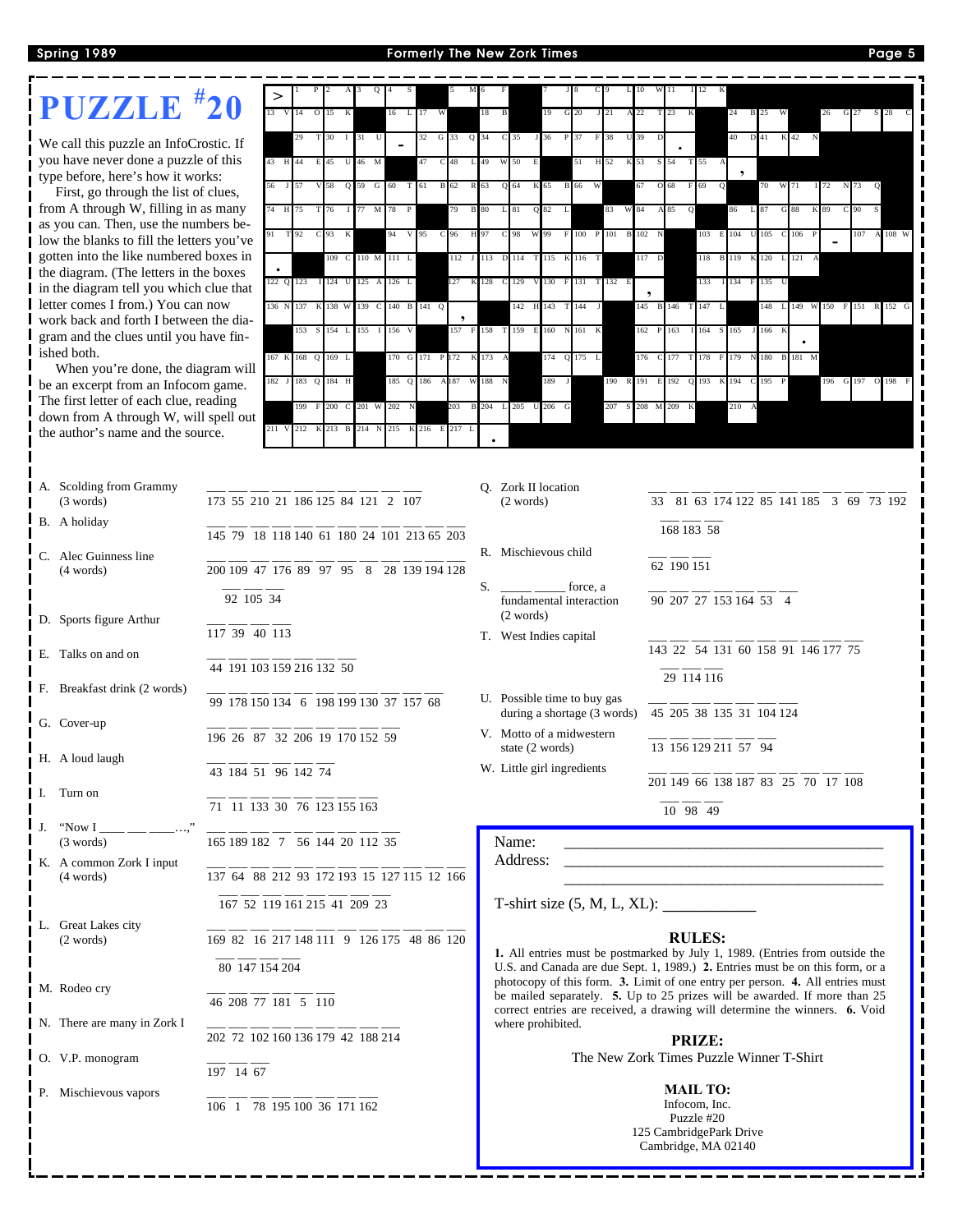



*Holmes!* Charles S. Hayes

## **Good-Bye to the Status Line, Hello to ZQ**

Here it is — the 21st edition of *The Status Line.* Well, of course, most of those editions were called *The New Zork Times* until a "major metropolitan newspaper marshalled their cadre of lawsuitthirsty lawyers.

After 21 newsletters we think we have somewhat perfected the medium. Our combination of news features, nutty contests and puzzles has been praised by many, including our competitors. So as we are reshaping the world of interactive fiction and other forms of storytelling, it is time for us to push back the publishing envelope once again. We have decided to retire *TSL* and replace it with a full color magazine called *ZQ.*

Don't Panic. We will still be the same publication we have always been, but now in color with more detail about storytelling in general. And don't worry about *TSL,* it is going to Florida to join the *NZT* at the retirement home for leading-edge publications

And just think, now you won't have to take black and white film on your vacation anymore for those Landmark Photos!

Here is a sample of what to expect in the first edition of *ZQ:*

Steve Meretzky will entertain you with the first in a series of open-ended interactive stories. In each issue of *ZQ,* Steve will write

a segment of a story that ends with a number of choices. Your vote will determine the direction of the plot.

We'll tell you about a variety of new storytelling products, including the latest releases from Infocom.

George Alec Effinger, acclaimed sci-fi author of *When Gravity Fails,* has written an original short story especially for this premier issue of *ZQ.*

Plus puzzles, cartoons, contests, and much more!

## **Solution to Puzzle #18**

In Puzzle #18, we asked you to use a series of clues, all based on *Beyond Zork,* to replace the letters in a mathematical equation with numbers, and then to solve the equation. The correct answer would be a positive integer.

Here are the intended answers to the clues: A.200 B. 103 C. 3 D. 41 E. 120 F. 811 G. 9 H.0 I. 3 J. 877 K. 30 L. 843 M. 2 Plugging these into the equation, we get:

$$
\frac{(\frac{200}{100-3} + \frac{41 \times 120}{811+9} + 0)^3}{\frac{2}{877+30-843}}
$$
 = 64

However, there were two snags. Clue M was "The number of room names in *Beyond Zork* which contain the word EDGE." We meant 2— "Edge of Storms" and "Moor's Edge." However, many entrants pointed out that the location called "Ledge" contains the word EDGE, and therefore M should equal 3, and the final answer should equal 128. Since the clue was ambiguous enough to allow either interpretation, we have decided to allow both 64 and 128 as correct answers.

The other snag was caused by Clue H: "The number of locations in the Ethereal Plain of Atrii whose names do not begin with the letter O." In the game, all the rooms in the Plain of Atrii begin with "Above..." However, the *InvisiClues* map was incorrectly printed with all the names beginning "Over..." Unfortunately, your lazy Puzzle Editor used the InvisiClues map rather than the game in arriving at an intended answer of 0 for Clue H. If the actual number, 13, is used instead, the equation solves to the non-integers 1157.625 or 2315.25 (depending on one's interpretation of Clue M).

Apologies to everyone confused by this shoddily-constructed puzzle, and thanks to everyone who wrote to point out the errors. Recapping, we accepted the following answers: 64, 128, 1157.625, and 2315.25 (rounding was allowed in the last two cases). There were a total of 174 entries, of which 109 (63%) had one of the correct answers. (If you care: 74 people said 64,31 guessed 128, and four had one of the noninteger answers).

The drawing picked these 25 lucky winners: Christine Crocket, Hacienda Heights CA; Dave Hrencecin, University Park PA; Matt Roos, St. Louis MO; Mitchell Megaw, Spring Hill KS; Marcia Cutler, Greenwich CT; Michelle Perry, Sacramento CA; Craig Dohmen, Apollo PA; William Carnell, South Portland ME; Leroy Haugen, Belfair WA; Andrew Rezvani, Wyncote PA: Michael Brill, San Jose CA; Dan Spitzley, Gross Pointe Park MI; Jeffrey Shaw, North Attleboro MA; Rudy Montero, Miami FL; Robert Rhode, Davis CA; Eugene Foss, Flora IL; Julia White, Mebane NC; Jerry Wang, Cincinatti OH; Stephen Schneider, Amherst MA; William Randall, Barberton OH; James Kuivenen, Claremont CA; Jon-Paul Ward, Bronx NY; David Lee, Saskatoon SK, Canada; Jason Riedy, Tampa FL; and Angela Sandelius, Cadillac MI.

In the international competition for Puzzle #17 (answer: Leather Goddesses of Deimos) we had entries from, as usual, every corner of the world: Mexico. Germany, Thailand, and so on. There were 17 entries, of which 12 were correct. And the winner is: Kalman Tanito, of Finland!



P.O. Box 8123 San Francisco, CA 94128

Bulk Rate U.S. Postage PAID Permit #99 Redwood City, **CA**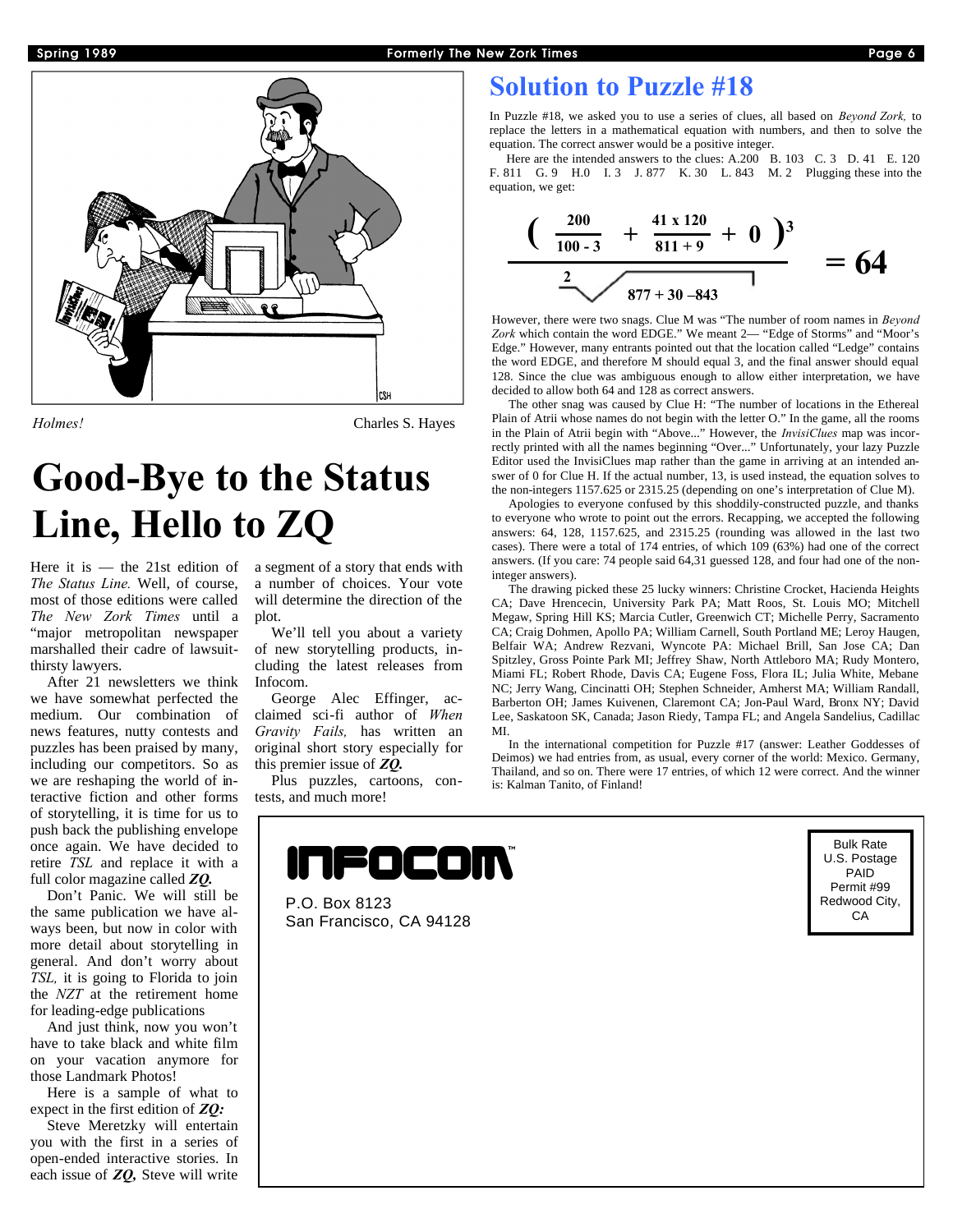## **NEW RELEASES!**

### **JOURNEY™**



You accompany a party of desperate villagers in their quest for the revered wisdom of the great wizard, Astrix. Only his wisdom can save their village. In the tradition of J.R.R. Tolkein's The Lord of the Rings, you'll

share in the magical adventures of Tag, Bergon, Esher and Minar as you solve puzzles, overcome obstacles and explore unknown lands. Journey is the first software title in an exciting new category called "Role-Play Chronicles" created by Marc Blank. Role-Play Chronicles draw on the best features of interactive fiction, role-playing games and traditional fiction. (Mac requires 512K. Supports color on the Mac II. Apple II requires 128K.)

| #JY-2132 | Amiga      | \$49.95 |
|----------|------------|---------|
| #JY-1726 | Apple II   | \$49.95 |
| #JY-1728 | Macinitosh | \$49.95 |

## **BATTLETECH® : THE CRESCENT HAWK'S INCEPTION™**



War is the way of life in the 31st century on the Human Sphere. You are training to be one of the elite warriors. Your education is violently interrupted by an enemy invasion, and you must save your planet and you was the challenge

your combat strategy skills, and explore the more than 4 million individual locations of the game. Exciting graphics and animation show you everything, from your immediate geography to close-ups of the action. BattleTech is a fullyintegrated part of FASA's BattleTech universe. (IBM requires CGA, EGA, VGA, MCGA or Tandy graphics and 384K.)

| Amiga    | \$49.95 |
|----------|---------|
| Apple II | \$49.95 |
| C64/128  | \$39.95 |
| IBM      | \$49.95 |
|          |         |

## **SHOGUN™**



James Clavell's top-selling novel comes alive on your computer. As Blackthorne, an English sea pilot, you have embarked on an uncharted route to Japan where a political power struggle is erupting between two Japanese regents aspiring to be Shogun. Your

success over the powerful political forces depends on your ability to think and make decisions as Blackthorne would. Stunning graphics in traditional, 16th century Japanese style. Creator Dave Lebling collaborated with Clavell to produce this magnificent piece of software. (Mac requires 512K. Supports color on the Mac II. Apple II requires 128K and two 5¼" disk drives or one 3½" drive.)

| #JY-2131 | Amiga     | \$59.95 |
|----------|-----------|---------|
| #JY-1730 | Apple II  | \$49.95 |
| #JY-1732 | Macintosh | \$59.95 |

## **ZORK® ZERO**



Travel through time to Dimwit Flathead's court, where you witness the powerful curse of Megabozz. Wake up years later as one of your own descendents and embark on an adventure that tells the story behind the story of the classic Zork Trilogy. Larger than

any previous Infocom story, Zork Zero is bursting with dastardly graphics puzzles, maniacal riddles, and more challenging than the other Zorks combined. An aggravating court jester takes your gaming skills to the limit in a devilish round of Double Fanucci. On-screen hints and maps, and friendlier parser. Zork Zero is the creation of the deranged Steve Meretzky. (Mac requires 512K. Supports color on the Mac II. Apple II requires 128K and two 5¼" disk drives or one 3½" drive.)

%#JY-1024 Amiga \$59.95<br>#JY-1723 Apple II \$49.95 #JY-1723 Apple II \$49.95<br>#JY-1224 Macintosh \$59/95 Macintosh

### **QUARTERSTAFF™: THE TOMB OF SETMOTH™**



In a quiet colony, now deserted, hides the dreadful secret of the Druids' sudden disappearance. Parties of brave adventures have gone in search of the key to the mystery-and no one has returned. Now it is your turn to discover the fate of the Druids.

Quarterstaff features a spectacular Macintosh interface with realistic sound, sparkling color and black and white graphics, hierarchical menus, contact-sensitive on-screen hints, and a dynamic map window. (Requires Mac Plus, SE, or II with 1 Meg of RAM. Color requires Mac II with 2 Meg of RAM and 16-color Video Card.)

#JY-1223 Macintosh \$49.95

## **ZORK TRILOGY™**



Infocom's 3 most popular stories together at last! Your quest for the fabulous Treasures of Zork takes you further into the Great Underground Empire. Expect the unexpected—such as the Wizard of Frobozz who materializes at odd moments and casts

bothersome spells. As the Dungeon Master draws you deeper into his mysterious inner sanctum, you'll need courage and wisdom and prove yourself worthy of the Master's Great Secret—and of life itself.

| Amiga      | \$49.95 |
|------------|---------|
| Apple II   | \$49.95 |
| Atari ST   | \$49.95 |
| C64/128    | \$44.95 |
| <b>IBM</b> | \$52.95 |
| Macintosh  | \$49.95 |
|            |         |

**GAMMA FORCE™** *AND THE PIT OF A THOUSAND SCREAMS*

549.95 552.95

**INFOCOMICS ™** *All The Fun of Comic Books On Your Computer ONLY \$9*

## **LANE MASTODON™ VS THE BLUBBERMEN**



*Lane Mastodon,* accountant turned superhero, saves humanity from the Blubbermen of Jupiter in this cornball spoof of 1930's space operas.<br>#JY-1302 Apple II  $\mu$ JY-1302 #JY-1301 C64/128 #JY-1303

## **ZORK® QUEST: ASSAULT ON EGRETH CASTLE**



Set in the fabulous world of *Zork,* a magic amulet leads a small caravan of travelers to mysteriuos Egreth Castle, the moldering lair of trolls, hobgoblins, night gaunts and a diabolical wizard.<br>#JY-1308 Ar Apple II<br>C64/128 #JY-1307 C64<br>#JY-1309 IBM #JY-1309

*Apple II requires 128K. IBM requires 256K memory and color graphics card. Not available for IBM PCjr.*



This exciting superhero series features a Waterbeast of indomitable strength, a Human gifted with flight and future visions and an elfin Princess of unearthly power. See the origins of the trio as they team-up to free their planet from an evil overlord and his Pit of a Thousand Screams.<br>#JY-1305 Apple II #JY-1305 Apple II<br>#JY-1304 C64/128 #JY-1304 C64<br>#JY-1306 IBM #JY-1306

## **ZORK® QUEST: THE CRYSTAL OF DOOM**



The second in this fantasy series.<br>#JY-1563 Apple II Apple II #JY-1562 C64/128 #JY-1564